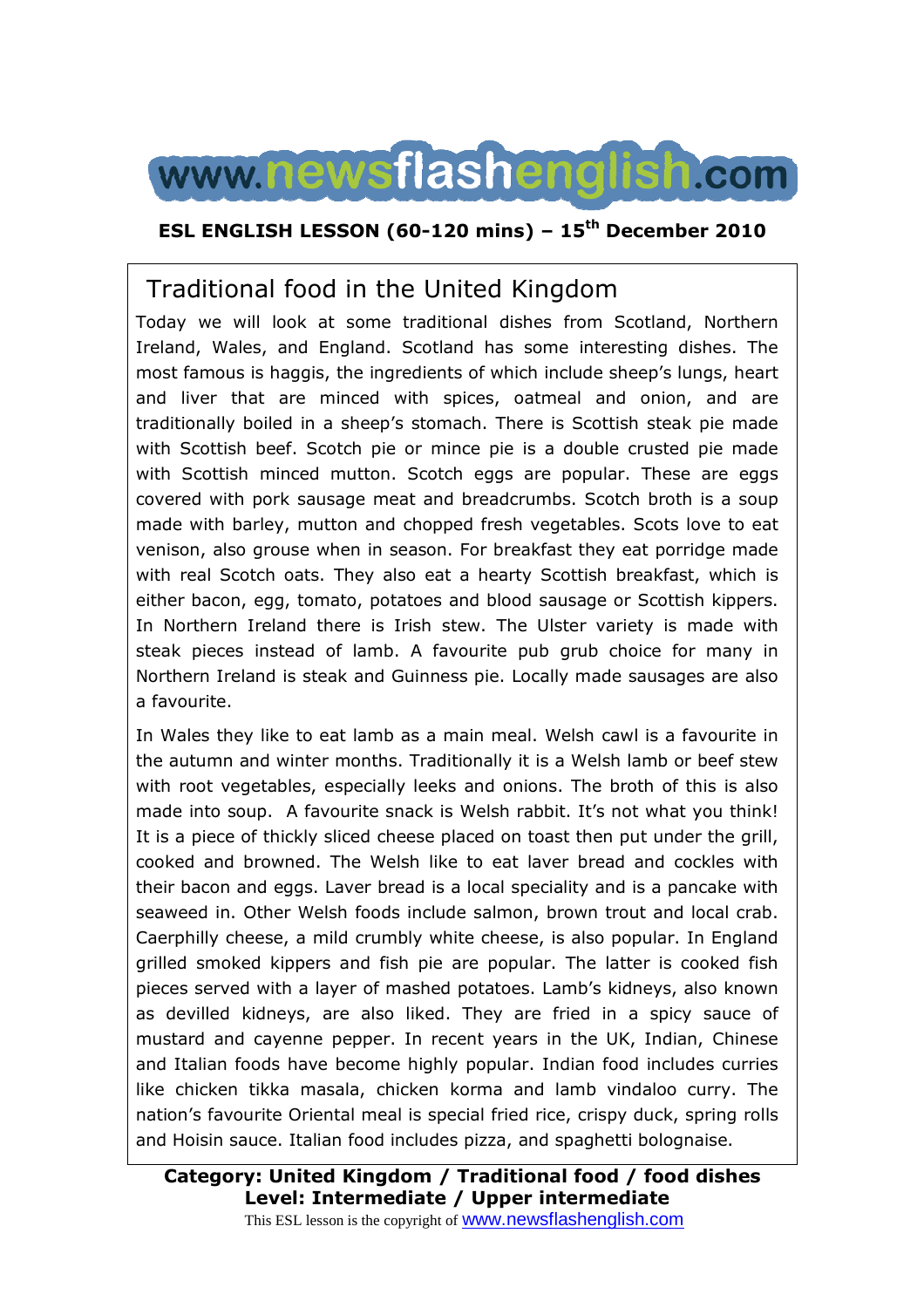### Traditional food in the United Kingdom – *15th December 2010* **EXERCISES**

1. Geography: The United Kingdom: Where is the United Kingdom? What countries make up the United Kingdom? What are the capitals of each country? Draw a map on the board then look on Google maps.

2. Traditional food from the United Kingdom: Think of three traditional dishes you know from the United Kingdom. Go round the room swapping details.

3. Dictation: The teacher will read four to six lines of the article slowly and clearly. Students will write down what they hear. The teacher will repeat the passage slowly again. Self correct your work from page two - filling in spaces and correcting mistakes. Be honest with yourself on the number of errors. Advise the teacher of your total number of errors. Less than five is very good. Ten is acceptable. Any more is room for improvement! More than twenty - you need to do some work!

4. Reading: The students should now read the article aloud, swapping readers every paragraph.

5. Vocabulary: Students should now look through the article and underline any vocabulary they do not know. Look in dictionaries. Discuss and help each other out. The teacher will go through and explain any unknown words or phrases.

6. The article: Students will now look through the article with the teacher.

- a) What is the article about?
- b) What do you think about the article?
- c) Would you like to try more traditional food from the United Kingdom?

7. Let's think! Traditional food from the United Kingdom: Think of three different traditional foods from each of the countries that make up the United Kingdom. Write them below. Explain to your partner why you chose these. Compare dishes. (Maybe look on the internet for more choices) Which of these dishes might you like to try?

| Scotland | Wales            |  |
|----------|------------------|--|
|          |                  |  |
|          |                  |  |
|          |                  |  |
| England  | Northern Ireland |  |
|          |                  |  |
|          |                  |  |
|          |                  |  |
|          |                  |  |

**The teacher** will choose some pairs to discuss their findings in front of the class.

8. Let's debate: In pairs. Students A think UK food is fantastic. Students B think otherwise. Explain why.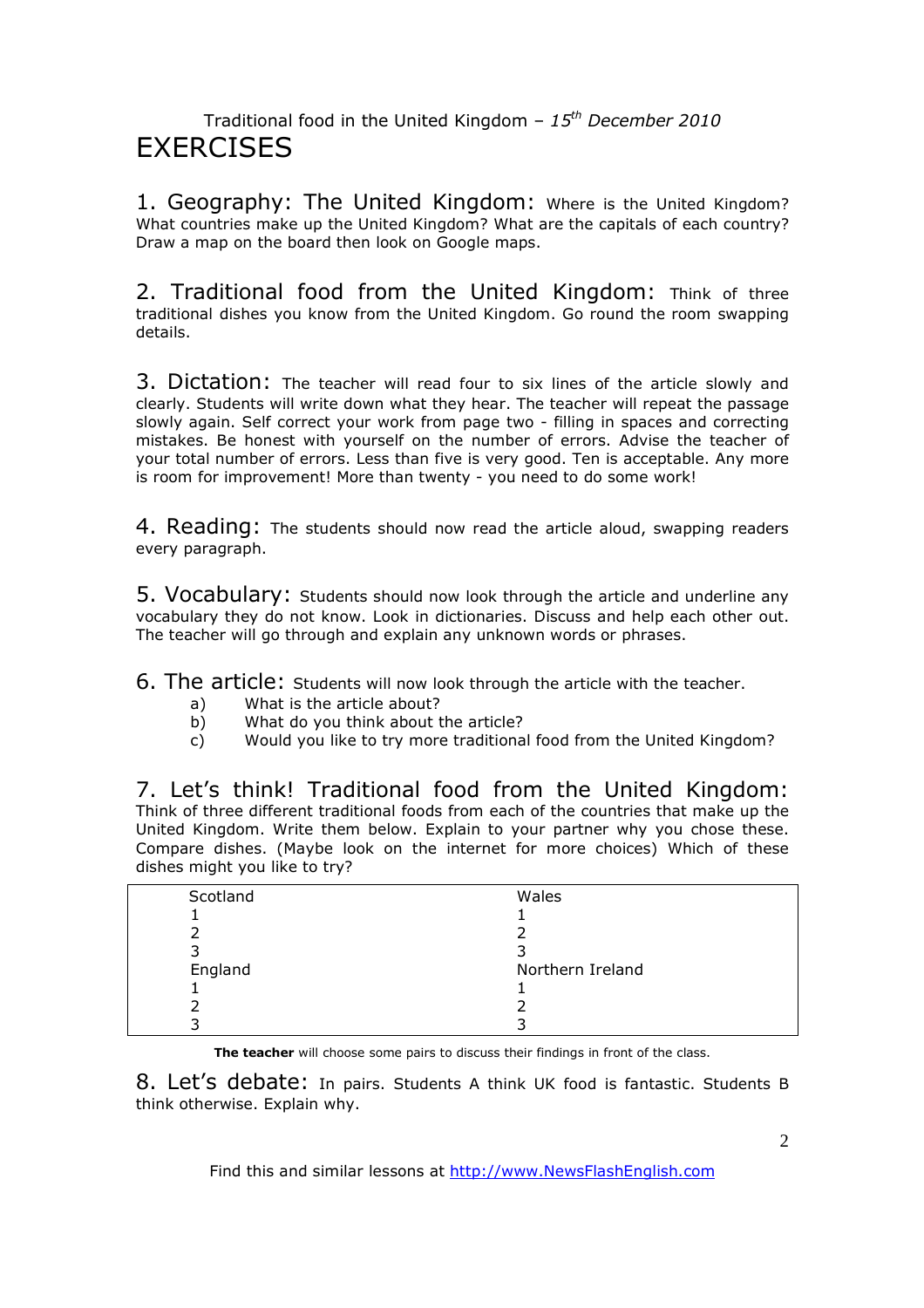### Traditional food in the United Kingdom – *15th December 2010*

9. Let's talk! In pairs. Imagine you are in a restaurant. Over a meal discuss traditional food from the United Kingdom. Which are your favourite dishes? What food don't you like? What dishes would you like to try? Where is a good *restaurant/pub/cafe* to try them? Try to make it light hearted. *5-minutes.* 

10. Let's do 'The Article Quiz': Have the students quiz each other in pairs. They score a point for each correct answer and half a point each time they have to look at the article for help. See who can get the highest score!

#### **Student A**

- 1) Name three traditional foods from Wales.<br>2) Name three traditional foods from Scotlar
- 2) Name three traditional foods from Scotland.
- 3) What is Welsh cawl?<br>4) What is laver bread?
- 4) What is laver bread?<br>5) What is haggis?
- What is haggis?

#### **Student B**

- 1) Name three traditional foods from Northern Ireland.
- 2) Name two popular dishes from England.
- 3) In recent years what has become popular in the UK?
- 4) What is Welsh rabbit?
- 5) What is Scotch broth?

11. Presentation: In pairs, groups or individually: Prepare in class or at home a 2 minute presentation on: *Traditional food from the United Kingdom*. You may wish to focus on just one particular country from the UK. Stand at the front of the class to give your presentation to the class. The class can vote on the best presentation. Class – After the presentations go through the strong and weak points on each presentation. Learn from the results.

12. Let's talk! In a pub: *In pairs/groups*. Imagine you are in a pub. Order a meal from the *waitress/waiter*. If there is a third person they can be also choose something to eat from the menu. Order some drinks first then order your meal. Try to add some fun into the situation. *5 minutes.* 

13. Let's write an e-mail: Write and send a 200 word e-mail to your teacher about **traditional food from the United Kingdom**. Your e-mail can be read out in class.

14. Sentence starters: Finish these sentence starters. Correct your mistakes. Compare what other people have written.

- a) Welsh food **with a set of the set of the set of the set of the set of the set of the set of the set of the set of the set of the set of the set of the set of the set of the set of the set of the set of the set of the se**
- b) Pub grub
- c) A Scottish breakfast controlled the set of the set of the set of the set of the set of the set of the set of the set of the set of the set of the set of the set of the set of the set of the set of the set of the set of

15. Quickfire! In a group in a circle. A quickfire session. The teacher asks the class, **"I love traditional food because…"**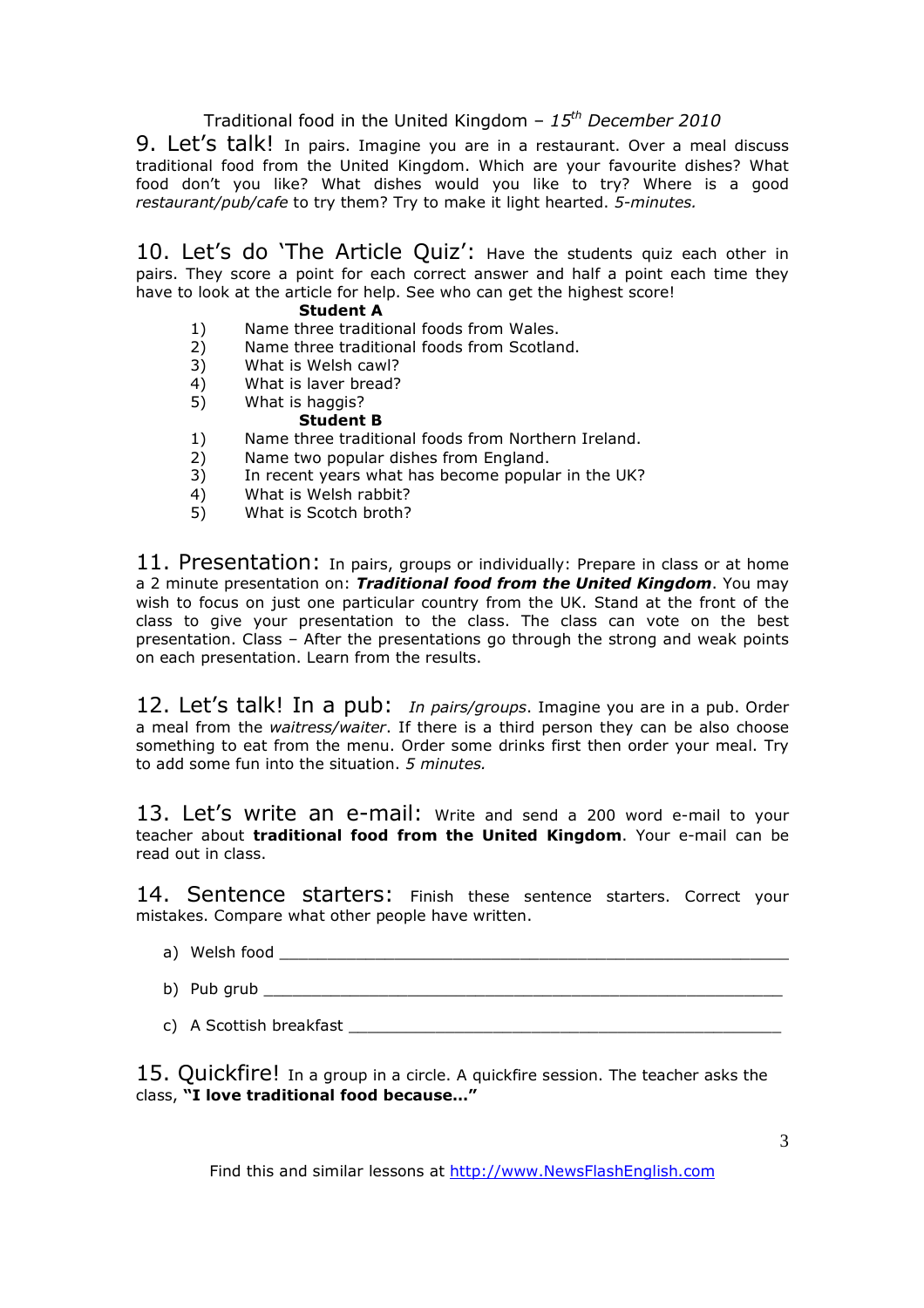Traditional food in the United Kingdom – *15th December 2010* DISCUSSION

#### **STUDENT A's QUESTIONS**

- 1) Did the headline make you want to read the article?
- 2) What Welsh food might you like to try?
- 3) What Scottish food might you like to try?
- 4) Do you like stews?<br>5) Do you like lamb?
- 5) Do you like lamb? Why? Why not?<br>6) What traditional American foods do
- 6) What traditional American foods do you eat? (Not a burger!)
- 7) What pub grub do you like?
- 8) What type of sausages do you eat?
- 9) What do you call a hearty breakfast?
- 10) What soups do you love?

#### **STUDENT B's QUESTIONS**

- 1) What Northern Ireland foods might you like to try?<br>2) What English foods might you like to try?
- 2) What English foods might you like to try?
- 3) How important are local or regional foods?
- 4) What do you think of food from the United Kingdom?<br>5) Have you ever tried porridge?
- 5) Have you ever tried porridge?
- 6) Would you like to try Welsh rabbit?
- 7) What are the most popular foreign dishes in your country?
- 8) Have foreign food restaurants expanded a lot in your country?
- 9) Do you like Indian and Chinese food? If yes, which?<br>10) Did you like this discussion?
- Did you like this discussion?

# SPEAKING

# Let's play a game! Traditional food from the United Kingdom *Allow 10 minutes – As a class / small groups / pairs / 1 to 1*

Form a circle or go round the room in a clockwise direction.

*"If I went to the United Kingdom I would like to try…"* 

The idea of the game is that each person has to remember what was previously said then add one more *traditional food from the United Kingdom*. The list will therefore get longer and longer.

When a student cannot remember the order or cannot think of another they are 'eliminated'!

The winner is the one at the end not eliminated!

**The teacher can moderate the session.**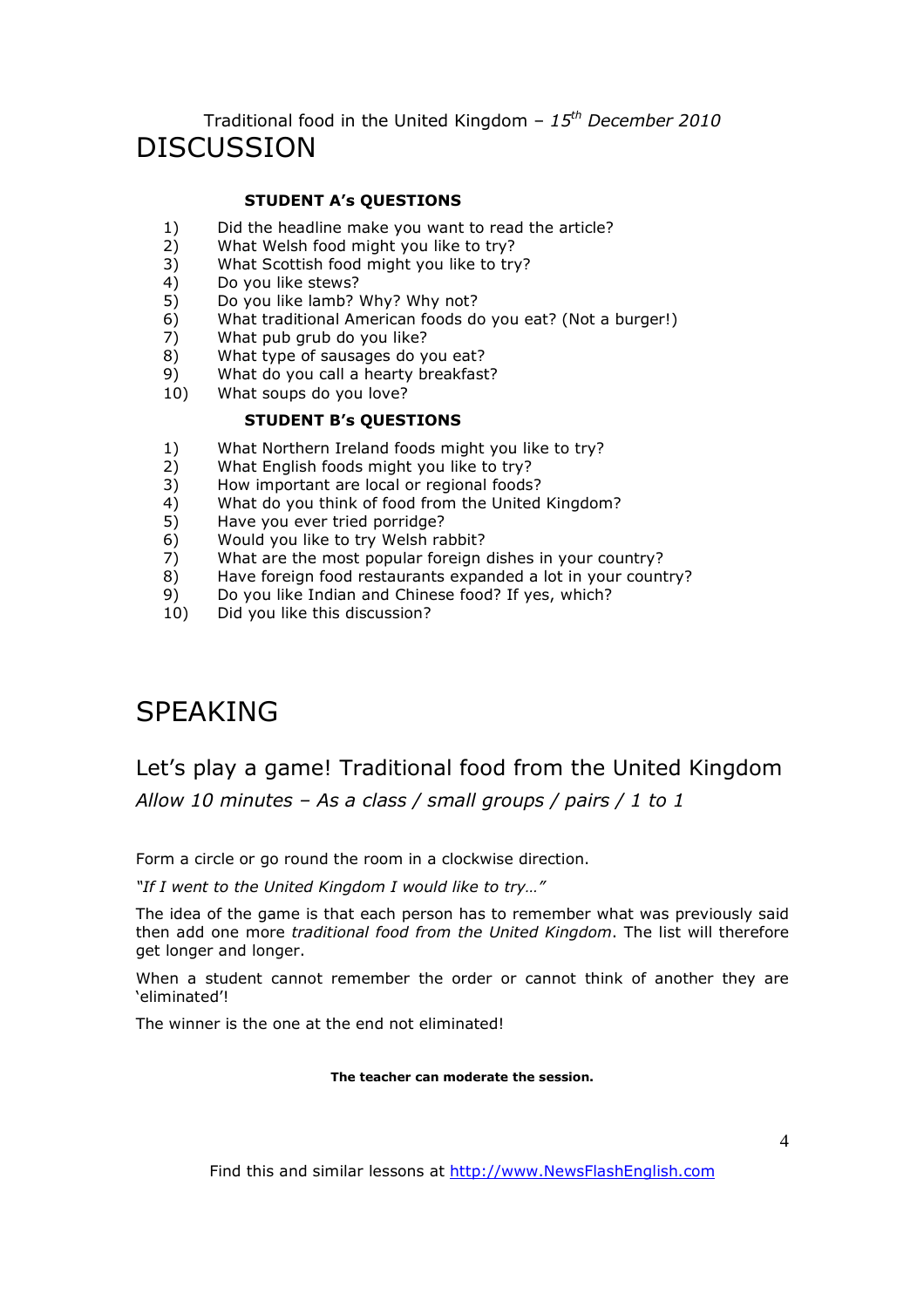# Traditional food in the United Kingdom – *15th December 2010* GAP FILL: READING

Put the words into the gaps in the text.

#### Traditional food in the United Kingdom Today we will look at some (1)\_\_\_\_\_ dishes from Scotland, Northern Ireland, Wales, and England. Scotland has some interesting (2)\_\_\_\_\_. The most famous is haggis, the ingredients of which include sheep's lungs, heart and liver that are minced with spices, oatmeal and onion, and are traditionally boiled in a sheep's (3)\_\_\_\_\_. There is Scottish steak pie made with Scottish beef. Scotch pie or mince pie is a double crusted (4) made with Scottish minced mutton. Scotch eggs are popular. These are eggs covered with pork sausage meat and breadcrumbs. Scotch broth is a soup made with barley, mutton and chopped fresh vegetables. Scots love to eat venison, also grouse when in season. For (5)\_\_\_\_\_ they eat porridge made with real Scotch oats. They also eat a (6) \_\_\_\_\_ Scottish breakfast, which is either bacon, egg, tomato, potatoes and blood sausage or Scottish kippers. In Northern Ireland there is Irish stew. The Ulster variety is made with steak pieces instead of lamb. A favourite pub (7) choice for many in Northern Ireland is steak and Guinness pie. Locally made (8)\_\_\_\_\_ are also a favourite. *sausages dishes hearty traditional pie grub stomach breakfast* In  $(1)$  they like to eat lamb as a main meal. Welsh cawl is a favourite in the autumn and winter months. Traditionally it is a Welsh lamb or beef  $(2)$  with root vegetables,  $(3)$ leeks and onions. The (4) of this is also made into soup. A favourite snack is Welsh rabbit. It's not what you think! It is a piece of thickly sliced cheese placed on toast then put under the grill, cooked and browned. The (5)\_\_\_\_\_ like to eat Laver bread and cockles with their bacon and eggs. Laver bread is a local speciality and is a pancake with seaweed in. Other Welsh foods include salmon, brown trout and local crab. Caerphilly cheese, a mild crumbly white cheese, is also popular. In (6) \_\_\_\_\_ grilled smoked kippers and fish pie are popular. The latter is cooked fish pieces served with a layer of (7)\_\_\_\_\_ potatoes. Lamb's (8)\_\_\_\_\_, also known as devilled kidneys, are also liked. They are fried in a spicy sauce of mustard and cayenne pepper. *stew mashed especially broth kidneys England Wales Welsh*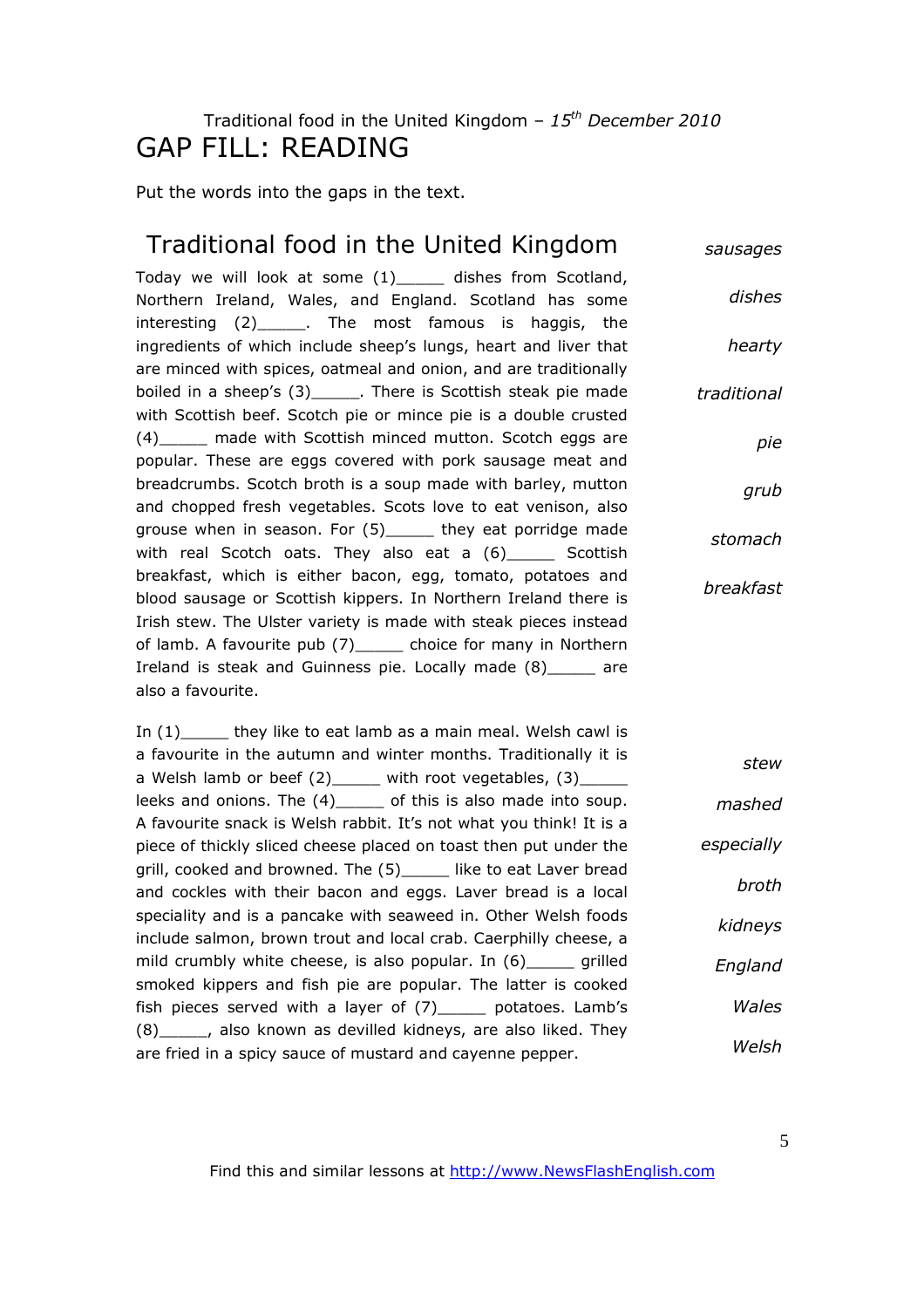### Traditional food in the United Kingdom – *15th December 2010* GRAMMAR

Put the words into the gaps in the text.

### Traditional food in the United Kingdom *they*

Today we will look at (1)\_ traditional dishes from Scotland, Northern Ireland, Wales, and England. Scotland has some interesting dishes. The (2) famous is haggis, the ingredients of which include sheep's lungs, heart and liver that are minced with spices, oatmeal and onion, and are traditionally boiled in a sheep's stomach. (3) is Scottish steak pie made with Scottish beef. Scotch pie or mince pie is a double crusted pie made (4) Scottish minced mutton. Scotch eggs are popular. (5) are eggs covered with pork sausage meat and breadcrumbs. Scotch broth is a soup made with barley, mutton and chopped fresh vegetables. Scots love to eat venison, also grouse when in season. For breakfast (6) eat porridge made with real Scotch oats. They also eat a hearty Scottish breakfast, which is either bacon, egg, tomato, potatoes and blood sausage or Scottish kippers. In Northern Ireland there is Irish stew. The Ulster variety is made with steak pieces instead of lamb. A favourite pub grub choice for (7) in Northern Ireland is steak and Guinness pie. Locally made sausages are (8)\_\_ a favourite. *most these there many with also some*

In Wales they like to eat lamb as a main meal. Welsh cawl is a favourite in the autumn and winter months. Traditionally (1) is a Welsh lamb or beef stew with root vegetables, especially leeks and onions. The broth of this is also made into soup. (2) favourite snack is Welsh rabbit. It's not what (3) think! It is a piece of thickly sliced cheese placed  $(4)$  toast then put under the grill, cooked and browned. The Welsh like to eat Laver bread and cockles with their bacon and eggs. Laver bread is a local speciality and is a pancake with seaweed in. Other Welsh foods include salmon, brown trout (5) local crab. Caerphilly cheese, a mild crumbly white cheese, is also popular. (6)\_\_ England grilled smoked kippers and fish pie are popular. The latter is cooked fish pieces served with a layer  $(7)$ mashed potatoes. Lamb's kidneys, also known (8)\_\_ devilled kidneys, are also liked. They are fried in a spicy sauce of mustard and cayenne pepper. *you as on in a of it and*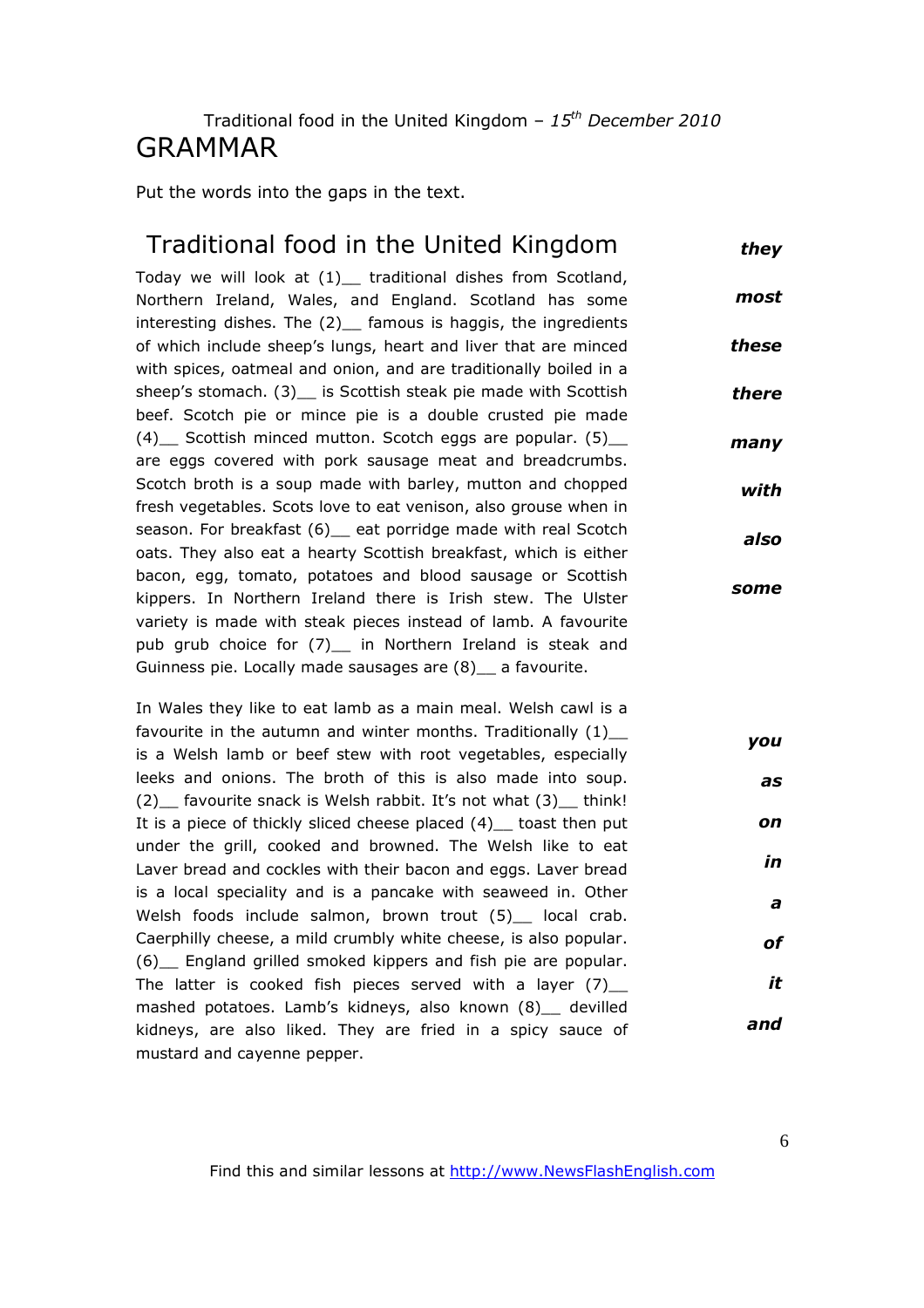# Traditional food in the United Kingdom – *15th December 2010* PUT THE ARTICLE BACK TOGETHER

- $($ ) popular. In England grilled smoked kippers and fish pie are popular. The latter is cooked fish pieces served with a layer of mashed potatoes. Lamb's kidneys, also known as devilled kidneys, are also liked. They are fried in a
- $($ ) heart and liver that are minced with spices, oatmeal and onion, and are traditionally boiled in a sheep's stomach. There is Scottish steak pie made with Scottish beef. Scotch pie or mince pie is a double crusted pie
- $($ ) of this is also made into soup. A favourite snack is Welsh rabbit. It's not what you think! It is a piece of thickly sliced cheese placed on toast then put under the grill, cooked and browned. The Welsh like to eat Laver bread
- ( ) venison, also grouse when in season. For breakfast they eat porridge made with real Scotch oats. They also eat a hearty Scottish breakfast, which is either bacon, egg, tomato, potatoes and blood sausage or Scottish
- $($ ) vindaloo curry. The nation's favourite oriental meal is special fried rice, crispy duck, spring rolls and Hoisin sauce. Italian food includes pizza, and spaghetti bolognaise.
- $(1)$ Today we will look at some traditional dishes from Scotland, Northern Ireland, Wales, and England. Scotland has some interesting dishes. The most famous is haggis, the ingredients of which include sheep's lungs,
- $($ ) spicy sauce of mustard and cayenne pepper. In recent years in the UK, Indian, Chinese and Italian foods have become highly popular. Indian food includes curries like chicken tikka masala, chicken korma and lamb
- $($ ) and cockles with their bacon and eggs. Laver bread is a local speciality and is a pancake with seaweed in. Other Welsh foods include salmon, brown trout and local crab. Caerphilly cheese, a mild crumbly white cheese, is also
- $($ ) made with Scottish minced mutton. Scotch eggs are popular. These are eggs covered with pork sausage meat and breadcrumbs. Scotch broth is a soup made with barley, mutton and chopped fresh vegetables. Scots love to eat
- $($ ) a favourite. In Wales they like to eat lamb as a main meal. Welsh cawl is a favourite in the autumn and winter months. Traditionally it is a Welsh lamb or beef stew with root vegetables, especially leeks and onions. The broth
- $($ ) kippers. In Northern Ireland there is Irish stew. The Ulster variety is made with steak pieces instead of lamb. A favourite pub grub choice for many in Northern Ireland is steak and Guinness pie. Locally made sausages are also